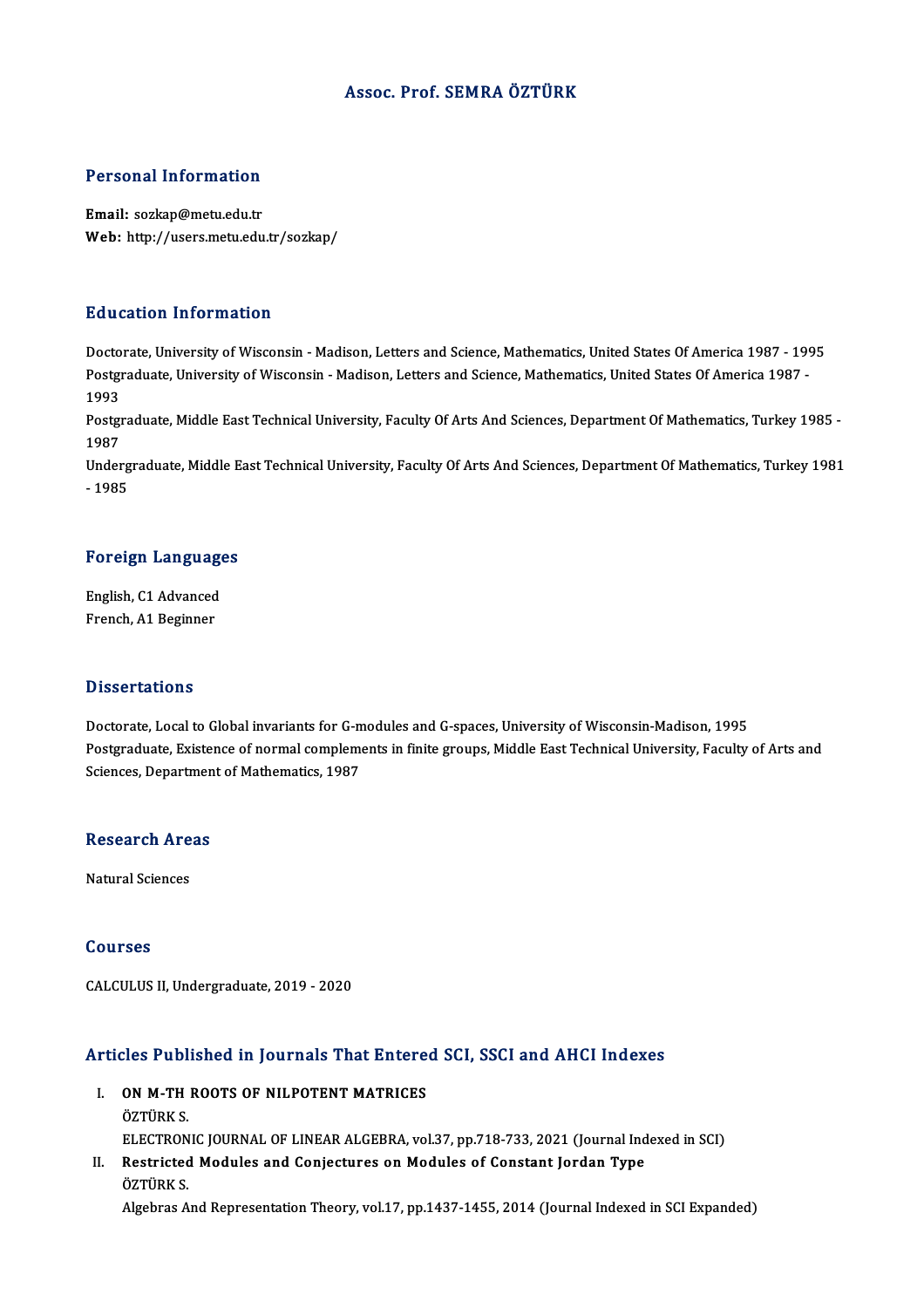| III.  | p-POWER POINTS AND MODULES OF CONSTANT p-POWER JORDAN TYPE                                                    |
|-------|---------------------------------------------------------------------------------------------------------------|
|       | ÖZTÜRK S.                                                                                                     |
|       | COMMUNICATIONS IN ALGEBRA, vol.39, no.10, pp.3781-3800, 2011 (Journal Indexed in SCI)                         |
| IV.   | Jordan type of a k[C(p)xC(p)]-module                                                                          |
|       | ÖZTÜRK S                                                                                                      |
|       | NEW YORK JOURNAL OF MATHEMATICS, pp.307-313, 2011 (Journal Indexed in SCI)                                    |
| V.    | <b>Commuting Nilpotent Operators and Maximal Rank</b>                                                         |
|       | ÖZTÜRK S                                                                                                      |
|       | COMPLEX ANALYSIS AND OPERATOR THEORY, vol.4, no.4, pp.901-904, 2010 (Journal Indexed in SCI)                  |
| VI.   | Structure and Detection Theorems for k[C2xC4]-modules                                                         |
|       | ÖZTÜRK S                                                                                                      |
|       | Rendiconti Del Seminario Matematico Della Universita Di Padova, vol.123, pp.169-189, 2010 (Journal Indexed in |
|       | SCI Expanded)                                                                                                 |
| VII.  | Betti numbers of fixed point sets and multiplicities of indecomposable summands                               |
|       | ÖZTÜRK S                                                                                                      |
|       | JOURNAL OF THE AUSTRALIAN MATHEMATICAL SOCIETY, vol.74, pp.165-171, 2003 (Journal Indexed in SCI)             |
| VIII. | A note on a theorem of Dwyer and Wilkerson                                                                    |
|       | ÖZTÜRK S                                                                                                      |
|       | ARCHIV DER MATHEMATIK, vol.76, no.1, pp.25-29, 2001 (Journal Indexed in SCI)                                  |

#### Articles Published in Other Journals

- rticles Published in Other Journals<br>I. JORDAN TYPES OF COMMUTING NILPOTENT MATRICES<br>ÖZTÜRK S MUSTURI<br>JORDAN T<br>ÖZTÜRK S.
	-

JORDAN TYPES OF COMMUTING NILPOTENT MATRICES<br>ÖZTÜRK S.<br>COMMUNICATIONS OF THE KOREAN MATHEMATICAL SOCIETY, vol.33, no.4, pp.1097-1102, 2018 (Journal Indexed<br>in ESCD ÖZTÜRK<br>COMMUI<br>in ESCI)<br>Equival COMMUNICATIONS OF THE KOREAN MATHEMATICAL SOCIETY, vol.33, no<br>in ESCI)<br>II. Equivalent Conditions for the Existence of Normal Complements<br> $\frac{\partial \mathbf{x}}{\partial \mathbf{x}}$ 

### in ESCI)<br>II. Equivalent Conditions for the Existence of Normal Complements<br>ÖZTÜRK S.

Equivalent Conditions for the Existence of Normal Complements<br>ÖZTÜRK S.<br>International Journal of mathematics, Game Theory and Algebra, vol.10, pp.147-152, 2000 (Refereed Journals of<br>Other Institutions) ÖZTÜRK S.<br>International Journ<br>Other Institutions)

## Other Institutions)<br>Tasks In Event Organizations

Bhupal M. L., Öztürk S., Bozkaya C., Cahit Arf Lectures 2018, Workshop Organization, Ankara, Turkey, Kasım 2018

#### **Edit Congress and Symposium Activities**

Edit Congress and Symposium Activities<br>Second Biennial International Group Theory Conference, Moderator, İstanbul, Turkey, 2013<br>Cohemalegy and Sunnert in Bennesentation Theory and Belated Teniss, Attendee, Weshingto Cohomology and Support in Representation Theory and Related Topics, Attendee, Washington, United States Of America,<br>2012 Secon<br>Cohor<br>2012

#### **Citations**

Citations<br>Total Citations (WOS):4<br>b.indov.(WOS):1 h-index (WOS):1